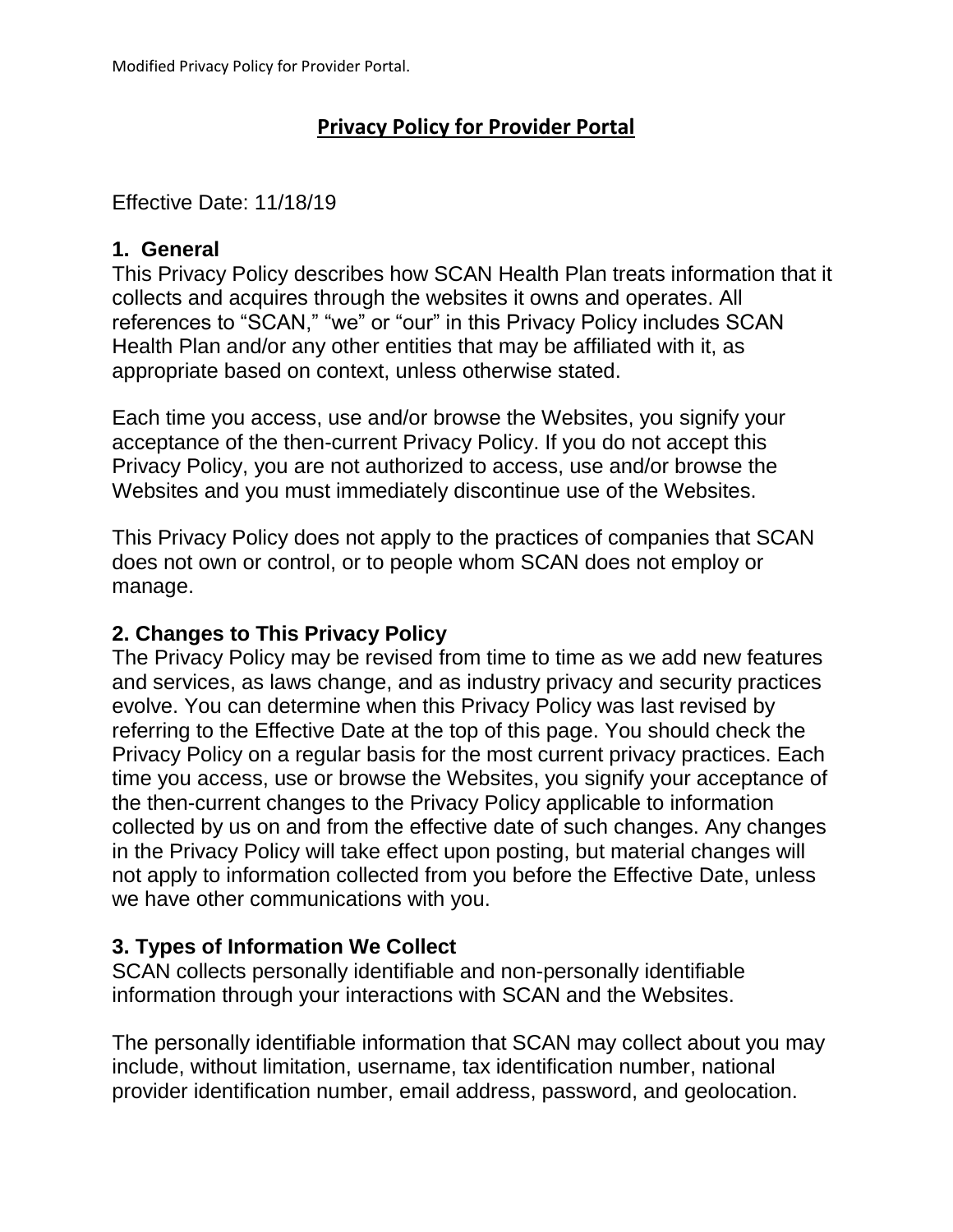The non-personally identifiable information that SCAN collects about you is aggregated or otherwise does not link to personal contact information, and may include, without limitation, your Internet Protocol ("IP") address, the domain name of your internet service provider, Collection Technology information (as described below), the type of device you use, the operating system you use (e.g., Microsoft Windows, Mac OS or Google Chrome OS), the type and version of browser you use (e.g., Firefox, Chrome, Internet Explorer or Safari), your browsing history and your activities while visiting the Websites and the content you access or view when using same, the time of your visit, the pages you visit and the time spent, your general geographic location such as the city from which your device is connecting to the Internet, information regarding the Websites you visit prior to and after visiting the Website, and aggregated information regarding your precise or approximate geolocation.

## **4. How We Collect Information**

SCAN and/or its Service Providers (defined below) may collect personally identifiable information that you provide to SCAN through your interactions with the Websites

SCAN and/or its Service Providers may collect non-personally identifiable information through your accessing, using and browsing of the Websites, and other online or mobile interactions with SCAN and the Websites, in a variety of ways, such as:

- server log files, which automatically record certain non-personally identifiable information on server logs;
- cookies, web beacons, pixels, gifs, tags and other technologies that collect information in similar ways ("Collection Technology"), which may store a piece of data on your browser or device, or may identify, compile, aggregate and/or collect information through other means;
- other information that you voluntarily provide, if the portion of such information that personally identifies you or any other user is removed and/or if the information is aggregated ("De-Identified Data"); and
- Google Analytics, a web analytics service provided by Google, Inc., as described below.

When you visit the Websites, your browser or device may be exposed to Collection Technology which may be stored on your browser or device. You may delete and/or refuse the use of certain Collection Technology by selecting the appropriate settings on your browser or device. You may use the Websites even if you choose to refuse or delete such Collection Technology;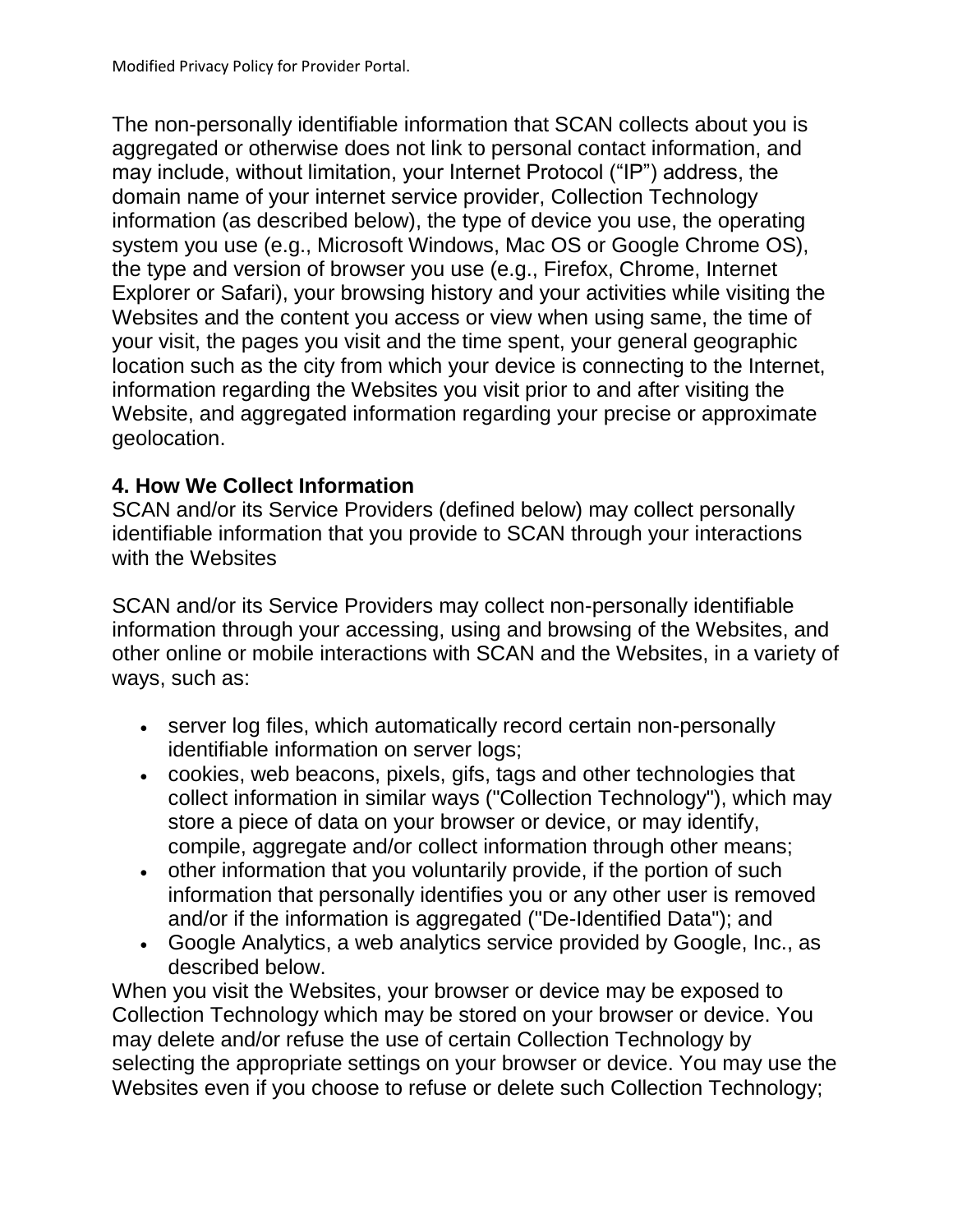however, please note that this may affect your ability to use the full functionality of the Websites.

The Websites may use Google Analytics, which uses Collection Technology to collect and store anonymous information about you, which may include the non-personally identifiable information described above. You can read Google's privacy policy at [https://policies.google.com/technologies/partner](https://policies.google.com/technologies/partner-sites)[sites](https://policies.google.com/technologies/partner-sites) and Google Analytics' Terms of

Service [https://www.google.com/analytics/terms/us.html.](https://www.google.com/analytics/terms/us.html) You can read more about how Google uses this information

a[thttps://policies.google.com/technologies/partner-sites.](https://policies.google.com/technologies/partner-sites) The Websites may use the "Demographics and Interest Reporting" feature of Google Analytics to analyze information regarding the interests and demographics of users of the Websites, which information may be obtained from inferences based upon the websites you visit, third party data, information you share on other websites, social media platforms and applications, or demographics derived from profiles or accounts that you create, to the extent permitted in their privacy policies. You can opt-out from being tracked by Google Analytics in the future by downloading and installing Google Analytics Opt-out Browser Add-on for your current web browser at <http://tools.google.com/dlpage/gaoptout?hl=en.> SCAN may combine or verify information collected or acquired through the Websites with information you provide in your offline interactions with SCAN, or share with other sites or social media pages; or with information about you in third party data. If the combined or verified information permits us to contact you online or offline, we will treat the combined information as personal information.

## **5. Do Not Track Setting**

SCAN does not alter the practices detailed herein based upon your selection of the "Do Not Track" setting or other "opt out" settings or features that may be offered by your browser; however, SCAN reserves the right to do so in the future.

#### **6. How We Use Information We Collect**

SCAN may use your personally identifiable information to provide you with access to your account; improve your web experience, and/or to monitor and improve SCAN's services.

SCAN may use your non-personally identifiable information in any way it wishes, including, without limitation, to administer and improve the Websites; analyze website trends and how the Websites are used; improve navigation of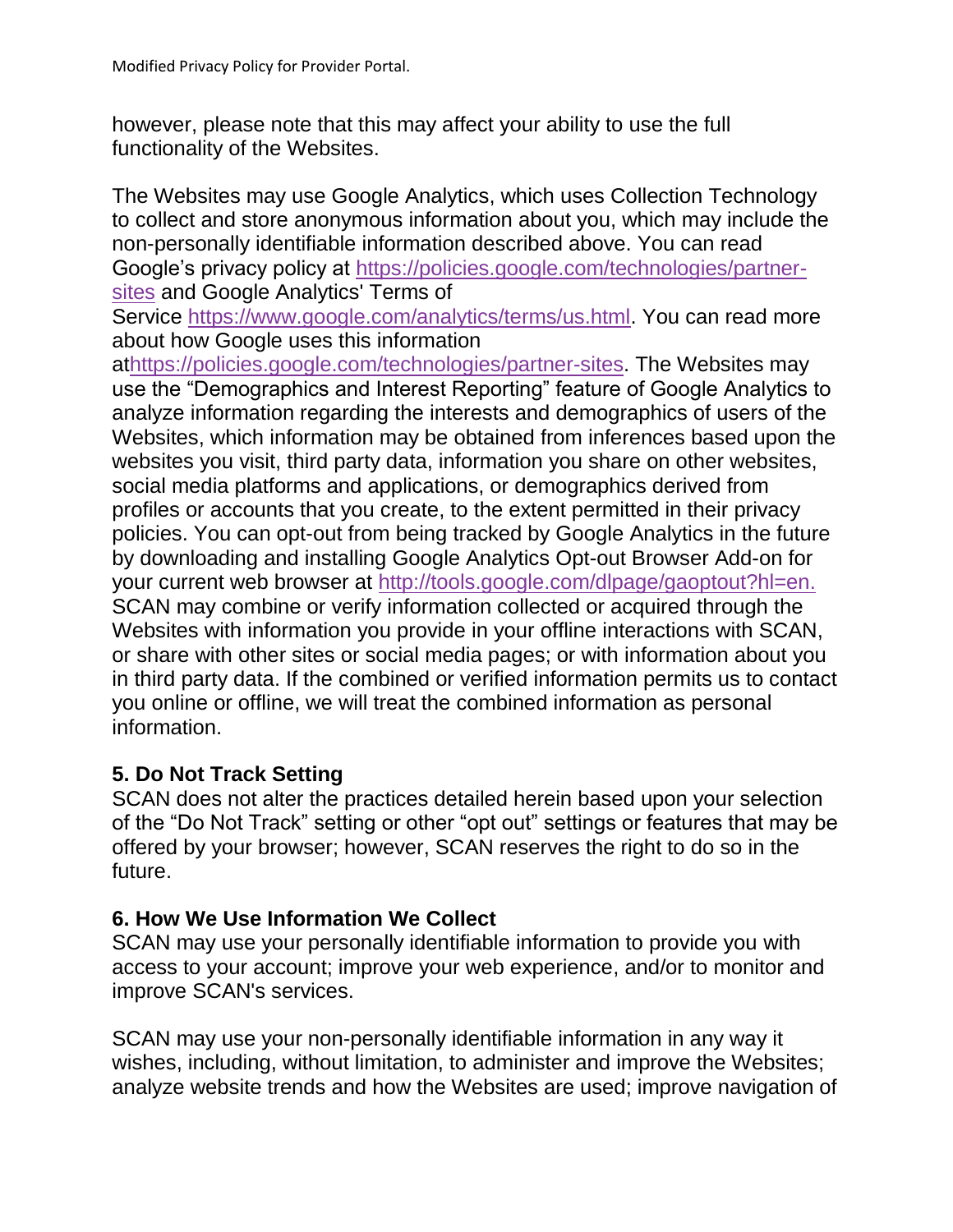the Websites; analyze the performance of the Websites and diagnose problems.

#### **7. Disclosures to Third Parties**

SCAN does not share, sell or rent any of your personally identifiable information that we collect, except with your consent or as described in this Privacy Policy. We do not share, sell or rent personally identifiable information to third parties for their direct marketing purposes independent of SCAN. We may share personally identifiable information with our affiliates and third parties who work on behalf of or with us, under confidentiality or similar agreements including, without limitation, benefit administrators, shippers, vendors, agents, consultants and affiliates ("Service Providers"). These Service Providers may use your personally identifiable information to provide certain services directly to you or to help SCAN administer its business or the Websites, including, without limitation, hosting the Websites, communicating with you about offers or other information relevant to SCAN, and/or to perform the other tasks that SCAN may use personally identifiable information for under this Privacy Policy.

SCAN may share personally identifiable information about you in response to or to cooperate with law enforcement, government requests, subpoenas, court orders or legal process; for fraud prevention; to respond to your requests for customer service or other information; to enforce the Websites' Terms of Use or any other applicable terms; to establish or exercise our legal rights or defend against legal claims; or to protect the safety or property of SCAN or others. SCAN also may share information about you if SCAN believes it is necessary to share information to investigate, prevent or take action regarding illegal activities, suspected fraud, situations involving potential threats to the physical safety of any person, or as otherwise required or permitted by law. SCAN also reserves the right to transfer personally identifiable information to any SCAN affiliate or a third party in the event of any reorganization, merger, sale, joint venture, assignment, transfer or disposition of all or any portion of our business or operations (including, without limitation, in connection with bankruptcy or any similar proceedings).

In addition to the uses discussed above, SCAN may use non-personally identifiable information in any manner so long as SCAN uses such information in its de-identified form. For example, SCAN may share non-personally identifiable information with third parties and Service Providers that SCAN reasonably believes need such information or to perform the other tasks that SCAN may use non-personally identifiable information for under this Privacy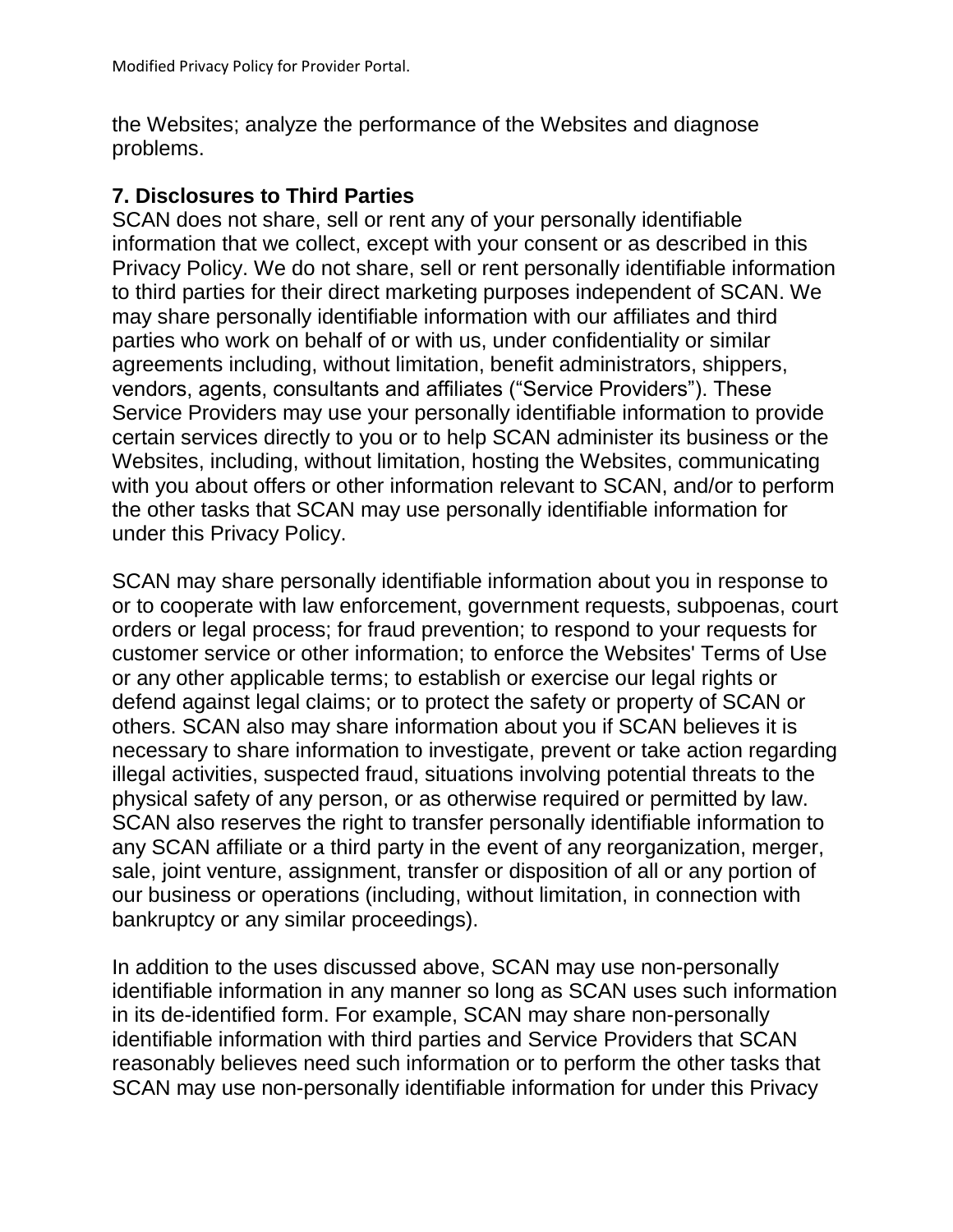Policy, as well as under the circumstances described in the preceding paragraph. If De-Identified Data is shared, we will ask our contracting parties to agree to keep such data in its de-identified and/or aggregated form.

## **8. Protection of Personally Identifiable Information**

SCAN cannot guarantee the security of the information on and sent from the Websites or by email. SCAN uses reasonable physical, technical and administrative safeguards against foreseeable risks, such as unauthorized access. No transmission of data over the internet is guaranteed to be completely secure. It may be possible for third parties not under the control of SCAN to intercept or access transmissions or servers unlawfully. While we strive to protect personally identifiable information, neither SCAN nor our service providers can ensure or warrant the security of any information you transmit to us over the internet. Any such transmission is at your own risk. SCAN is not responsible for the acts and omissions of any third parties.

## **9. Links**

On the Websites, you may have the opportunity to follow a link to other websites that may be of interest to you. SCAN endeavors to link only to reputable organizations. Because these other websites may not be hosted or controlled by SCAN, we are not responsible for the privacy practices of those websites or the content provided thereon, which may be different from the Websites. Collection Technology also may be used by some of those other websites. We encourage you to review the privacy policies of each of those other websites. This Privacy Policy only applies to information collected and maintained by or on behalf of SCAN.

## **10. Governing Law**

This Privacy Policy shall be governed by, and will be construed under, the laws of the State of California, U.S.A., without regard to choice of law principles. The Websites are directed to individuals residing in the United States. Those who choose to access the Websites from locations outside of the United States do so on their own initiative, and are responsible for compliance with local laws if and to the extent local laws are applicable, including without limitation, all applicable laws, rules and regulations regarding the transmission of data exported from the United States or the country in which you reside. SCAN may limit the Websites' availability, in whole or in part, to any person, geographic area or jurisdiction, at any time in its sole discretion.